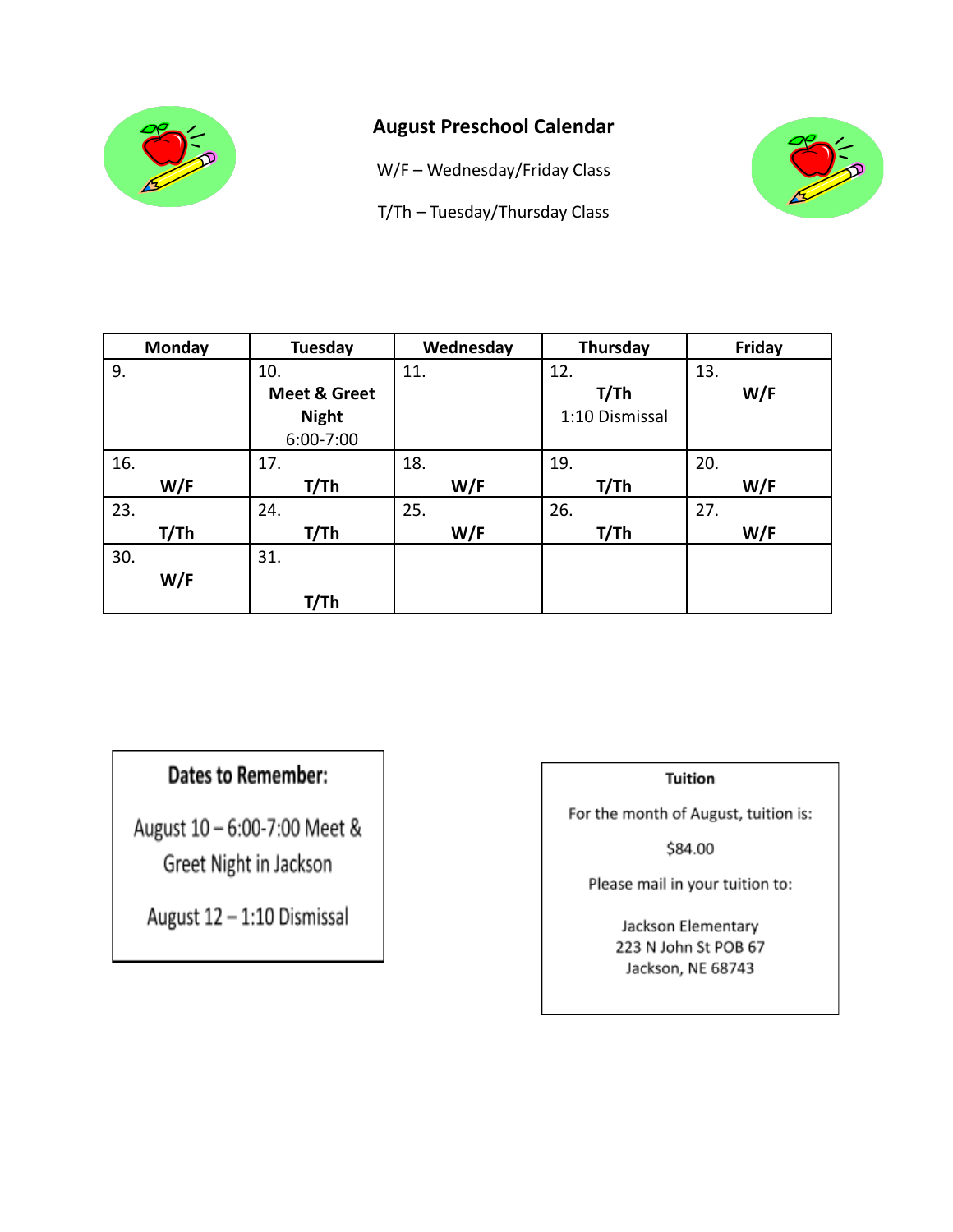

## **September Preschool Calendar**

W/F – Wednesday/Friday Class



T/Th – Tuesday/Thursday Class

| Monday              | Tuesday | Wednesday | Thursday | Friday |
|---------------------|---------|-----------|----------|--------|
|                     |         | 1.        | 2.       | 3.     |
|                     |         | W/F       | T/Th     | W/F    |
| 6.                  | 7.      | 8.        | 9.       | 10.    |
| <b>No School</b>    | T/Th    | W/F       | T/Th     | W/F    |
| Labor day           |         |           |          |        |
| 13.                 | 14.     | 15.       | 16.      | 17.    |
| W/F                 | T/Th    | W/F       | T/Th     | W/F    |
| 20.                 | 21.     | 22.       | 23.      | 24.    |
| T/Th                | T/Th    | W/F       | T/Th     | W/F    |
|                     |         |           |          |        |
| 27.                 | 28.     | 29.       | 30.      |        |
| <b>No Preschool</b> | T/Th    | W/F       | T/Th     |        |
| Assessment Day      |         |           |          |        |

### **Dates to Remember:**

September 6 - No School - Labor Day

September 27 - No Preschool -Assessment Day

#### **Tuition**

For the month of September, tuition is:

\$120.00

Please mail your tuition to: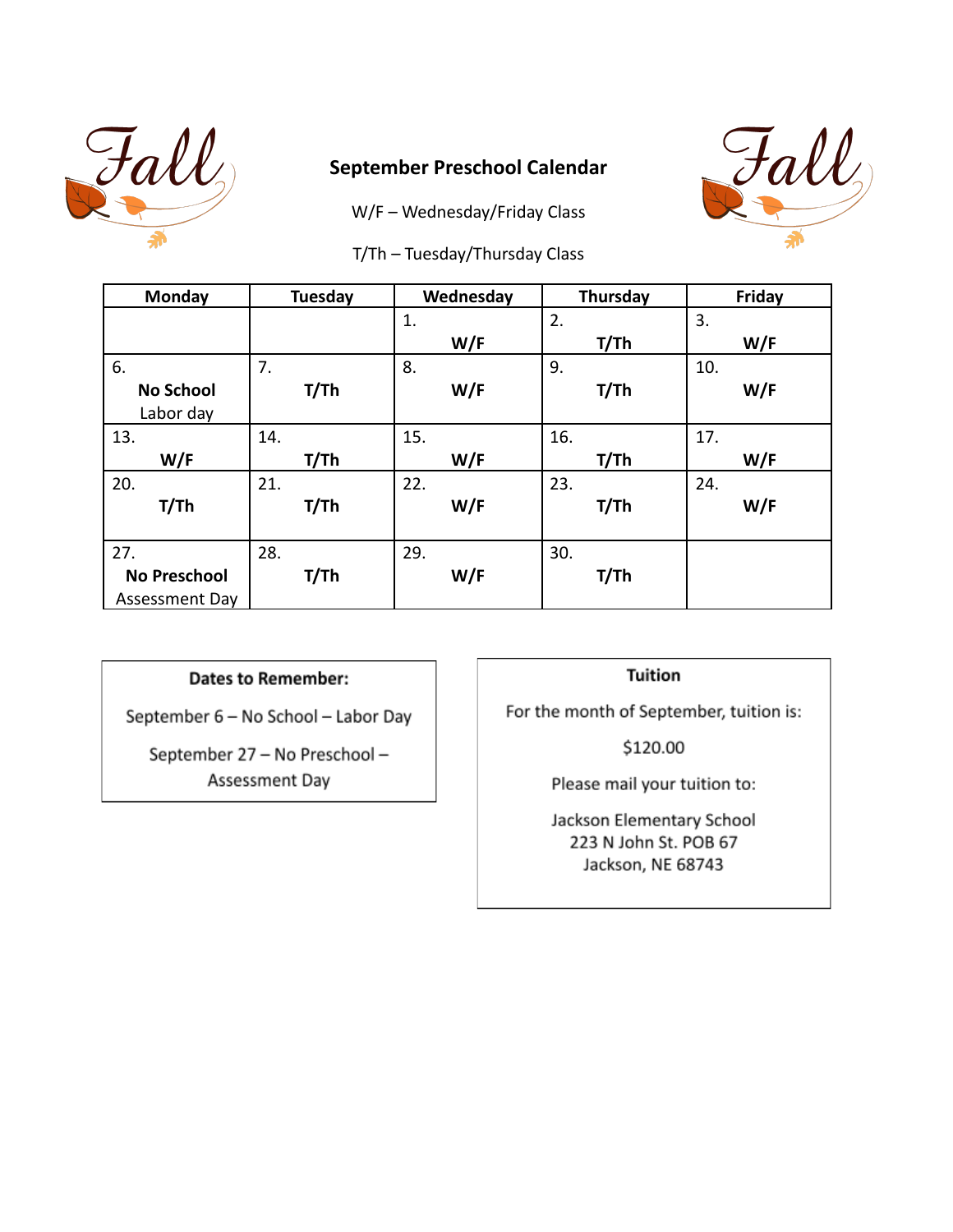

# **October Preschool Calendar**

W/F – Wednesday/Friday Class

T/Th – Tuesday/Thursday Class



| Monday              | <b>Tuesday</b> | Wednesday | Thursday       | Friday            |
|---------------------|----------------|-----------|----------------|-------------------|
|                     |                |           |                | 1.                |
|                     |                |           |                | W/F               |
| 4.                  | 5.             | 6.        | 7.             | 8.                |
| W/F                 | T/Th           | W/F       | T/Th           | W/F               |
| 11.                 | 12.            | 13.       | 14.            | 15.               |
| T/Th                | T/Th           | W/F       | T/Th           | W/F               |
|                     |                |           |                |                   |
| 18.                 | 19.            | 20.       | 21.            | 22.               |
|                     | T/Th           | W/F       | T/Th           | <b>No School</b>  |
| <b>No Preschool</b> |                |           | 1:10 Dismissal | <b>Fall Break</b> |
| Assessment Day      |                |           | Parent/Teacher |                   |
|                     |                |           | Conferences    |                   |
| 25.                 | 26.            | 27.       | 28.            | 29.               |
| <b>No School</b>    | T/Th           | W/F       | T/Th           | W/F               |
|                     |                |           |                |                   |

### **Dates to Remember:**

October 18- No School Pre-School Assessment Day

October 21- Parent/Teacher Conferences - 1:10 Dismissal

October 22-25 - No School - Fall Break

## **Tuition**

For the month of October, tuition is:

\$108.00

Please mail your tuition to: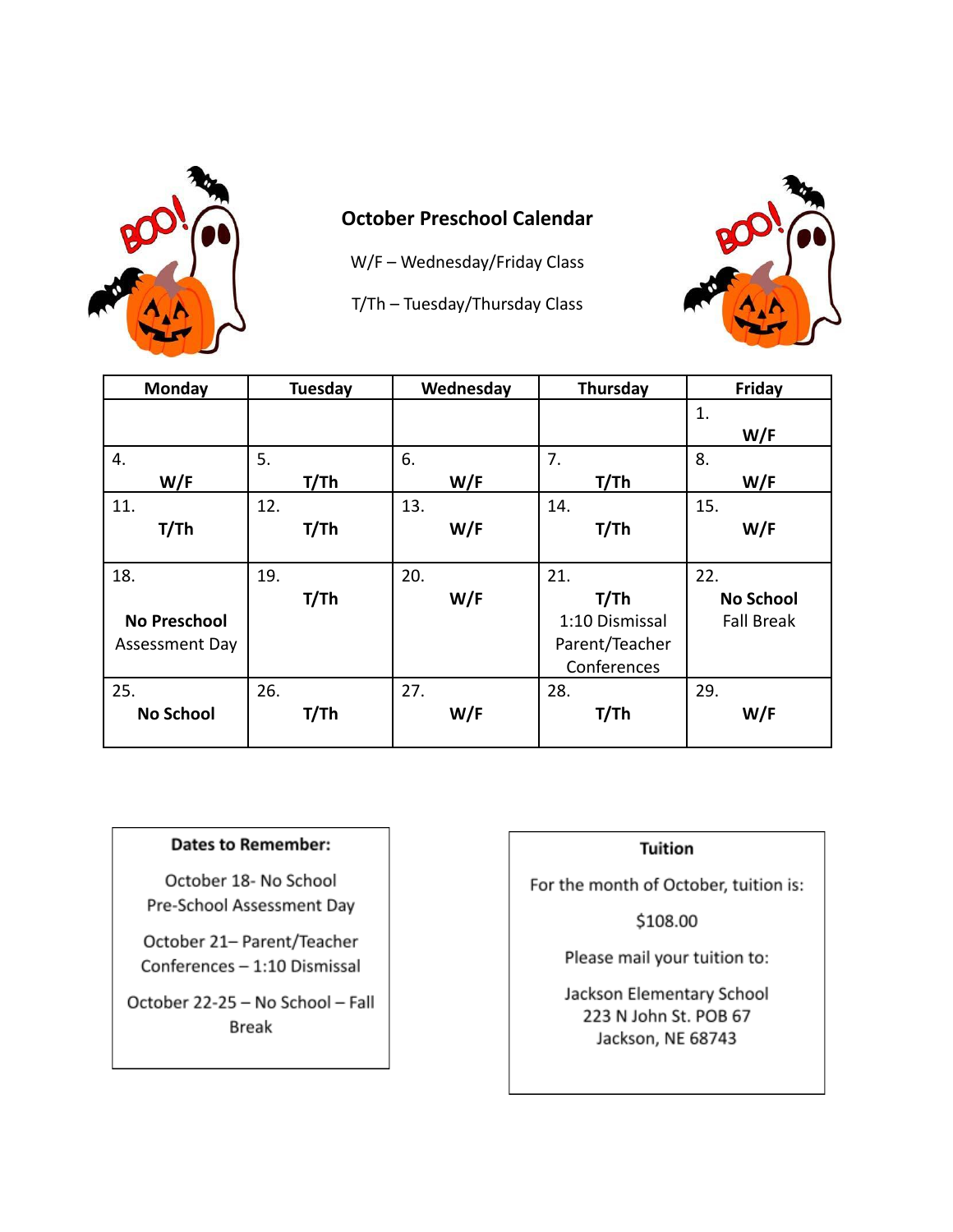

## **November Preschool Calendar**

W/F – Wednesday/Friday Class

T/Th – Tuesday/Thursday Class

| Monday | Tuesday | Wednesday      | Thursday         | Friday           |
|--------|---------|----------------|------------------|------------------|
| 1.     | 2       | 3.             | 4.               | 5.               |
| T/Th   | T/Th    | W/F            | T/Th             | W/F              |
| 8.     | 9.      | 10.            | 11.              | 12.              |
| W/F    | T/Th    | W/F            | T/Th             | W/F              |
| 15.    | 16.     | 17.            | 18.              | 19.              |
| T/Th   | T/Th    | W/F            | T/Th             | W/F              |
|        |         |                |                  |                  |
| 22.    | 23.     | 24.            | 25.              | 26.              |
| W/F    | T/Th    | W/F            | <b>No School</b> | <b>No School</b> |
|        |         | 1:10 Dismissal | Thanksgiving     | Thanksgiving     |
|        |         |                | <b>Break</b>     | <b>Break</b>     |
| 29     | 30.     |                |                  |                  |
| W/F    | T/Th    |                |                  |                  |

### **Dates to Remember:**

November 24 - 1:10 Dismissal

November 25-26 - No School Thanksgiving Break

### **Tuition**

For the month of November, tuition is:

\$120.00

Please mail your tuition to: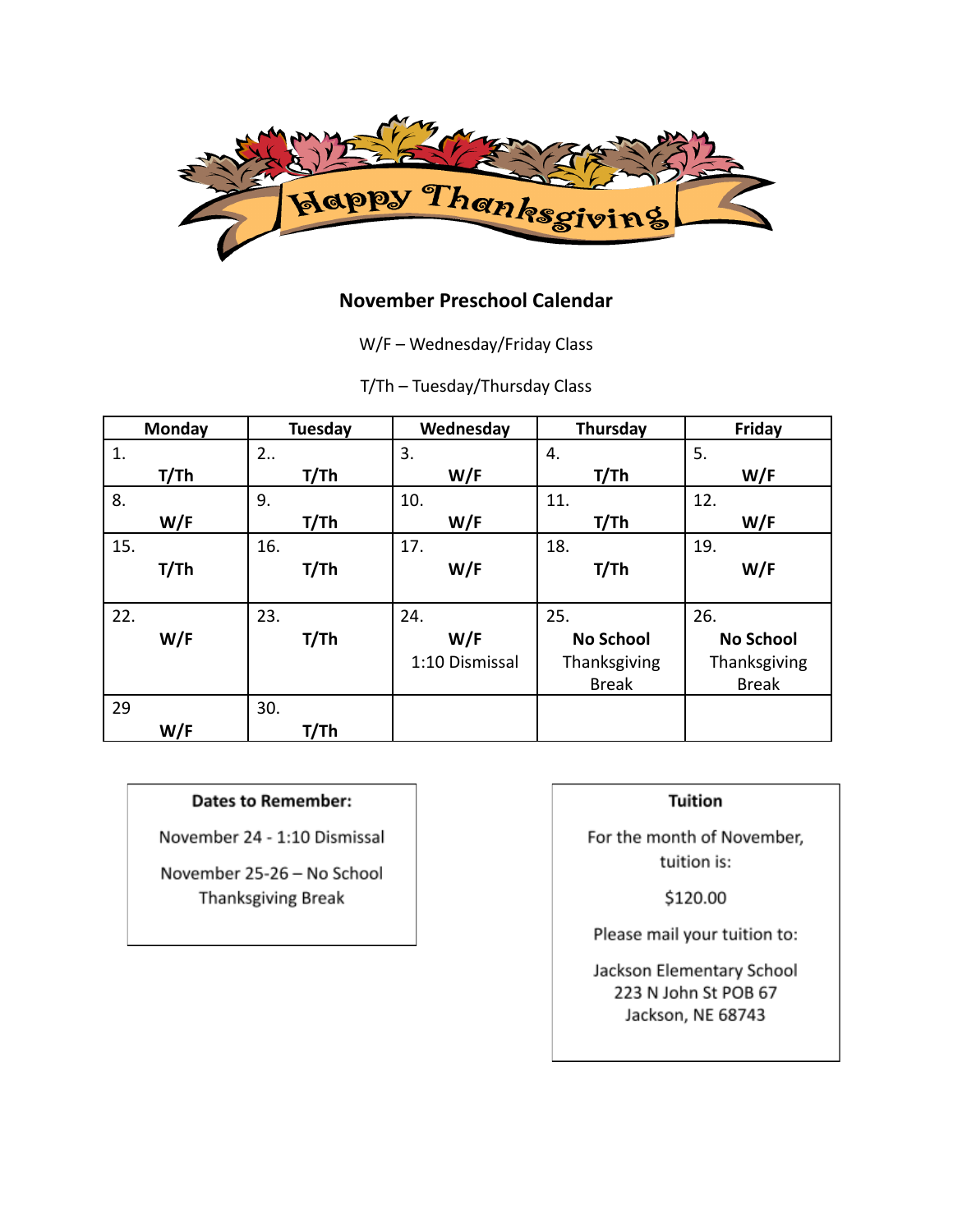

### **December Preschool Calendar**

W/F – Wednesday/Friday Class

T/Th – Tuesday/Thursday Class

| Monday              | <b>Tuesday</b>   | Wednesday              | <b>Thursday</b>        | Friday           |
|---------------------|------------------|------------------------|------------------------|------------------|
|                     |                  | 1.                     | 2.                     | 3.               |
|                     |                  | W/F                    | T/Th                   | W/F              |
| 6.                  | 7.               | 8.                     | 9.                     | 10.              |
| T/Th                | T/Th             | W/F                    | T/Th                   | W/F              |
| 13.                 | 14.              | 15.                    | 16.                    | 17.              |
| W/F                 | T/Th             | W/F                    | T/Th                   | W/F              |
| 20.                 | 21.              | 22.                    | 23.                    | 24.              |
| <b>No Preschool</b> | T/Th             | <b>No School</b>       | <b>No School</b>       | <b>No School</b> |
| Assessment Day      | 1:10 Dismissal   | <b>Christmas Break</b> | <b>Christmas Break</b> | Christmas Break  |
| 27.                 | 28.              | 29.                    | 30.                    | 31.              |
| <b>No School</b>    | <b>No School</b> | <b>No School</b>       | <b>No School</b>       | <b>No School</b> |
| Christmas Break     | Christmas Break  | Christmas Break        | <b>Christmas Break</b> | Christmas Break  |

#### **Dates to Remember:**

December 20 No Preschool Assessment Day

December 21-1:10 Dismissal

December 22-31 - No School -Christmas Break

#### **Tuition**

For the month of December, tuition is:

\$84.00

Please mail your tuition to: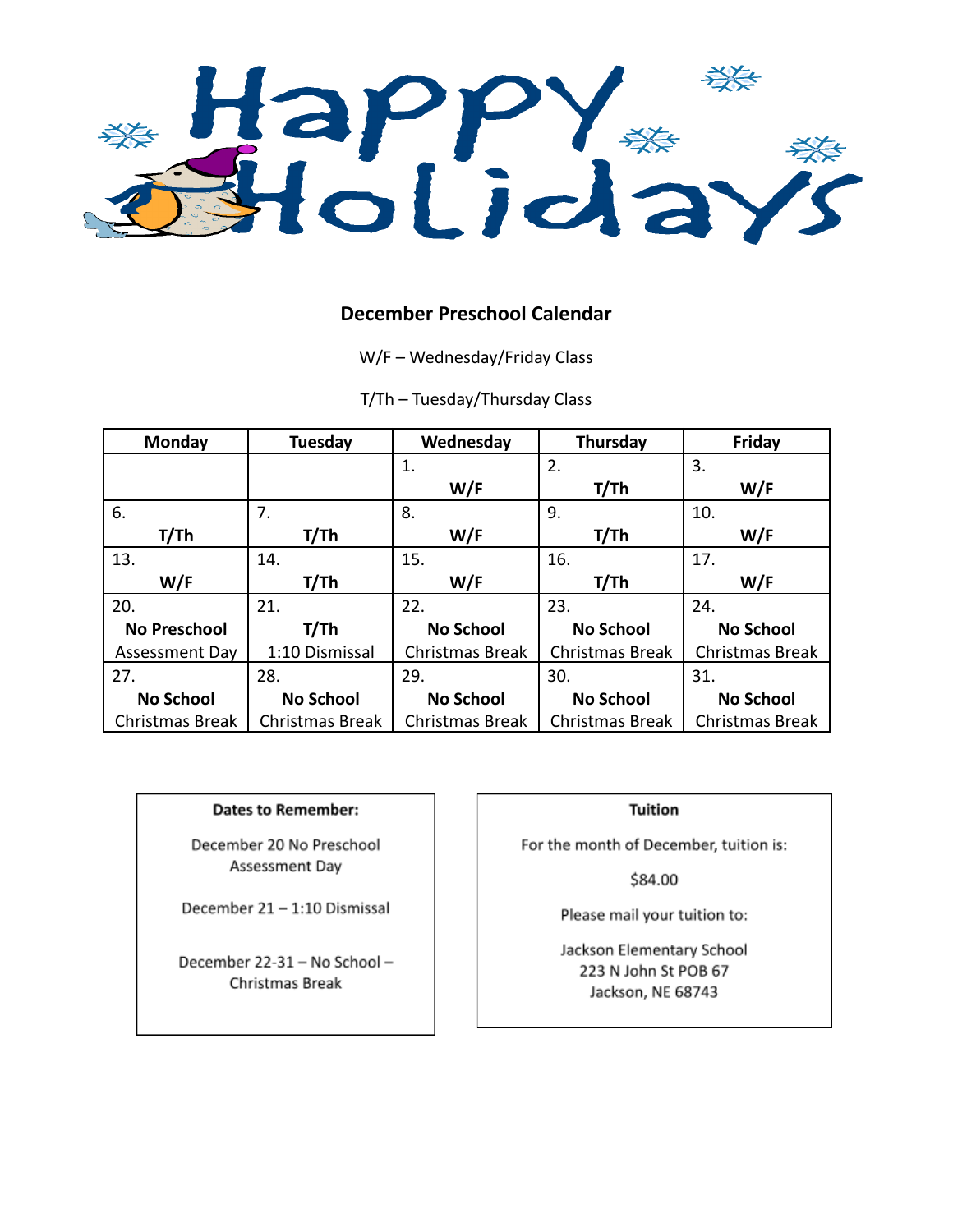

## **January Preschool Calendar**

W/F – Wednesday/Friday Class



T/Th – Tuesday/Thursday Class

| Monday                | <b>Tuesday</b>   | Wednesday | Thursday | Friday |
|-----------------------|------------------|-----------|----------|--------|
| 3.                    | 4.               | 5.        | 6.       | 7.     |
| <b>No School</b>      | <b>No School</b> | W/F       | T/Th     | W/F    |
| Christmas Break       | Christmas Break  |           |          |        |
| 10.                   | 11.              | 12.       | 13.      | 14.    |
| T/Th                  | T/Th             | W/F       | T/Th     | W/F    |
| 17.                   | 18.              | 19.       | 20.      | 21.    |
| T/Th                  | T/Th             | W/F       | T/Th     | W/F    |
|                       |                  |           |          |        |
| 24.                   | 25.              | 26.       | 27.      | 28.    |
| W/F                   | T/Th             | W/F       | T/Th     | W/F    |
| 31.                   |                  |           |          |        |
| <b>No Preschool</b>   |                  |           |          |        |
| <b>Assessment Day</b> |                  |           |          |        |

## **Dates to Remember:**

January 1-4 - No School -Christmas Break

January 31 - No Preschool -Assessment Day

#### **Tuition**

Tuition for the month of January is:

\$108.00

Please mail your tuition to: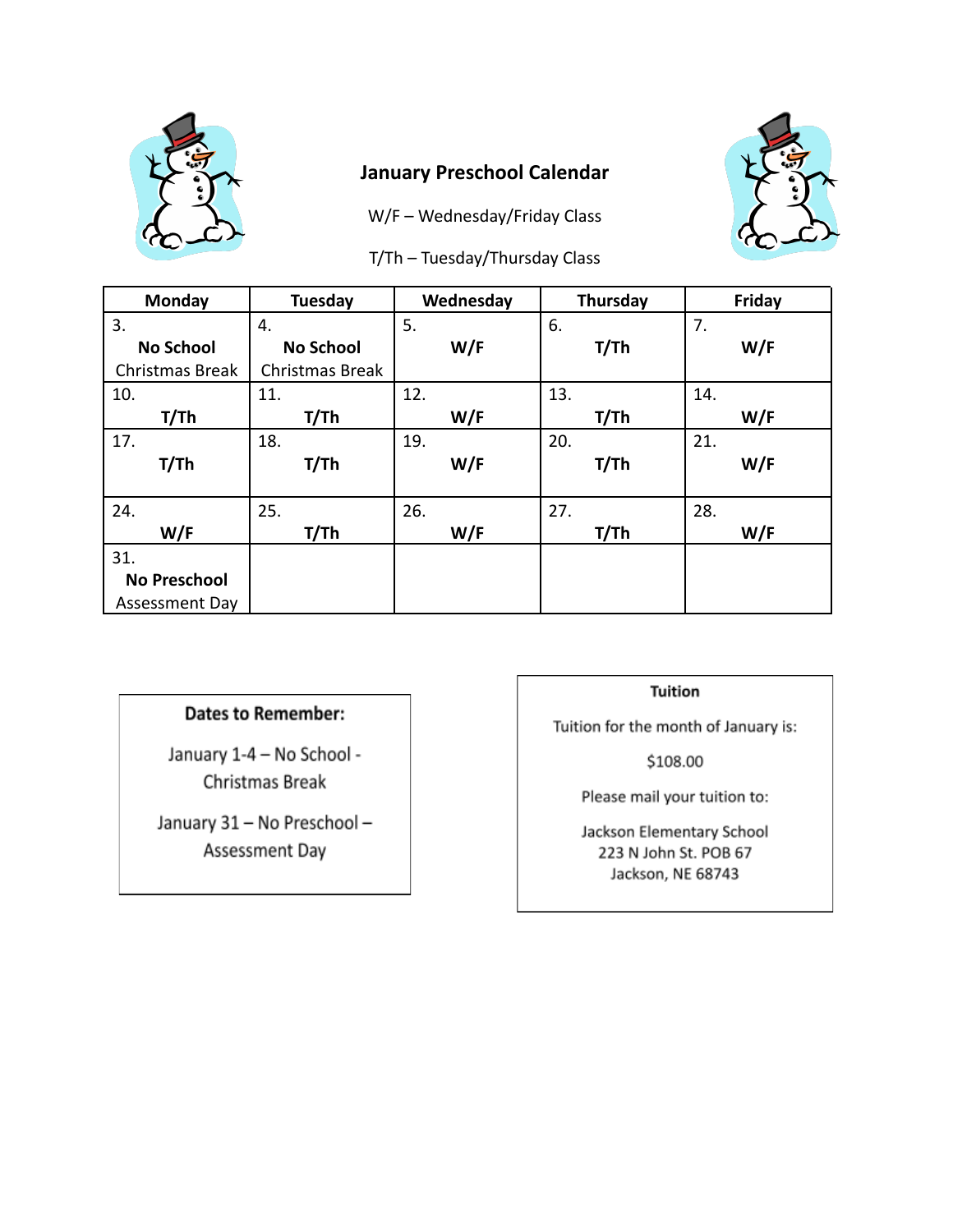

# **February Preschool Calendar**

W/F – Wednesday/Friday Class



T/Th – Tuesday/Thursday Class

| Monday      | <b>Tuesday</b> | Wednesday | Thursday                                     | Friday                  |
|-------------|----------------|-----------|----------------------------------------------|-------------------------|
|             | 1.             | 2.        | 3.                                           | 4.                      |
|             | T/Th           | W/F       | T/Th                                         | W/F                     |
| 7.<br>W/F   | 8.<br>T/Th     | 9.<br>W/F | 10.<br><b>No Preschool</b><br>Assessment Day | 11.<br><b>No School</b> |
| 14.         | 15.            | 16.       | 17.                                          | 18.                     |
| T/Th        | T/Th           | W/F       | T/Th                                         | W/F                     |
| 21.         | 22.            | 23.       | 24.                                          | 25.                     |
| W/F         | T/Th           | W/F       | T/Th                                         | W/F                     |
| 28.<br>T/Th |                |           |                                              |                         |

## **Dates to Remember:**

February 10-No School Assessment Day

February 11 - No School

#### **Tuition**

For the month of February, your tuition is:

\$108.00

Please mail your tuition to: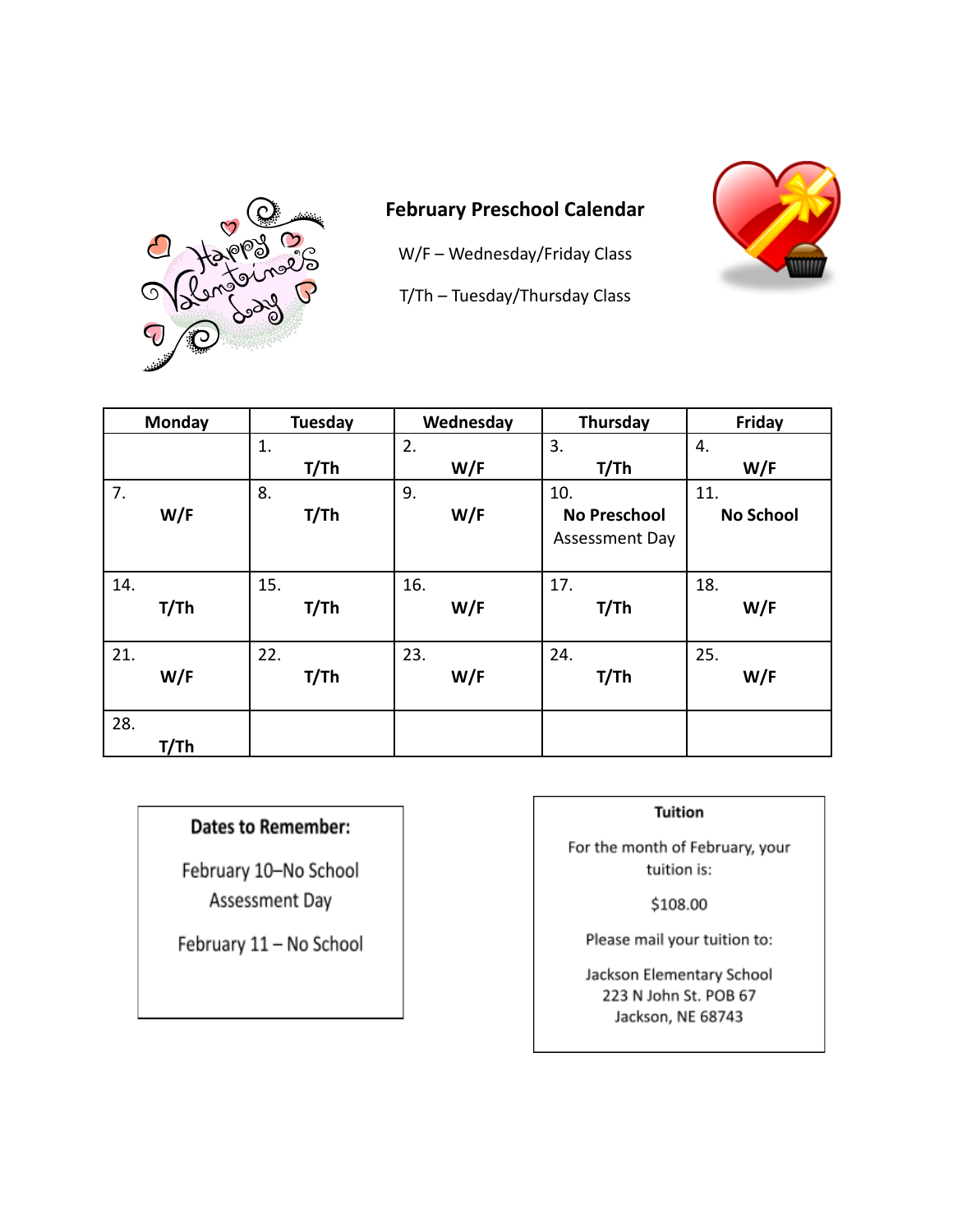

## **March Preschool Calendar**

W/F - Wednesday/Friday Class



## **Dates to Remember:**

March 10-11- No School - Spring **Break** 

> March 21 No Preschool Assessment Day

## **Tuition**

For the month of March, your tuition is:

\$120.00

Please mail your tuition to: